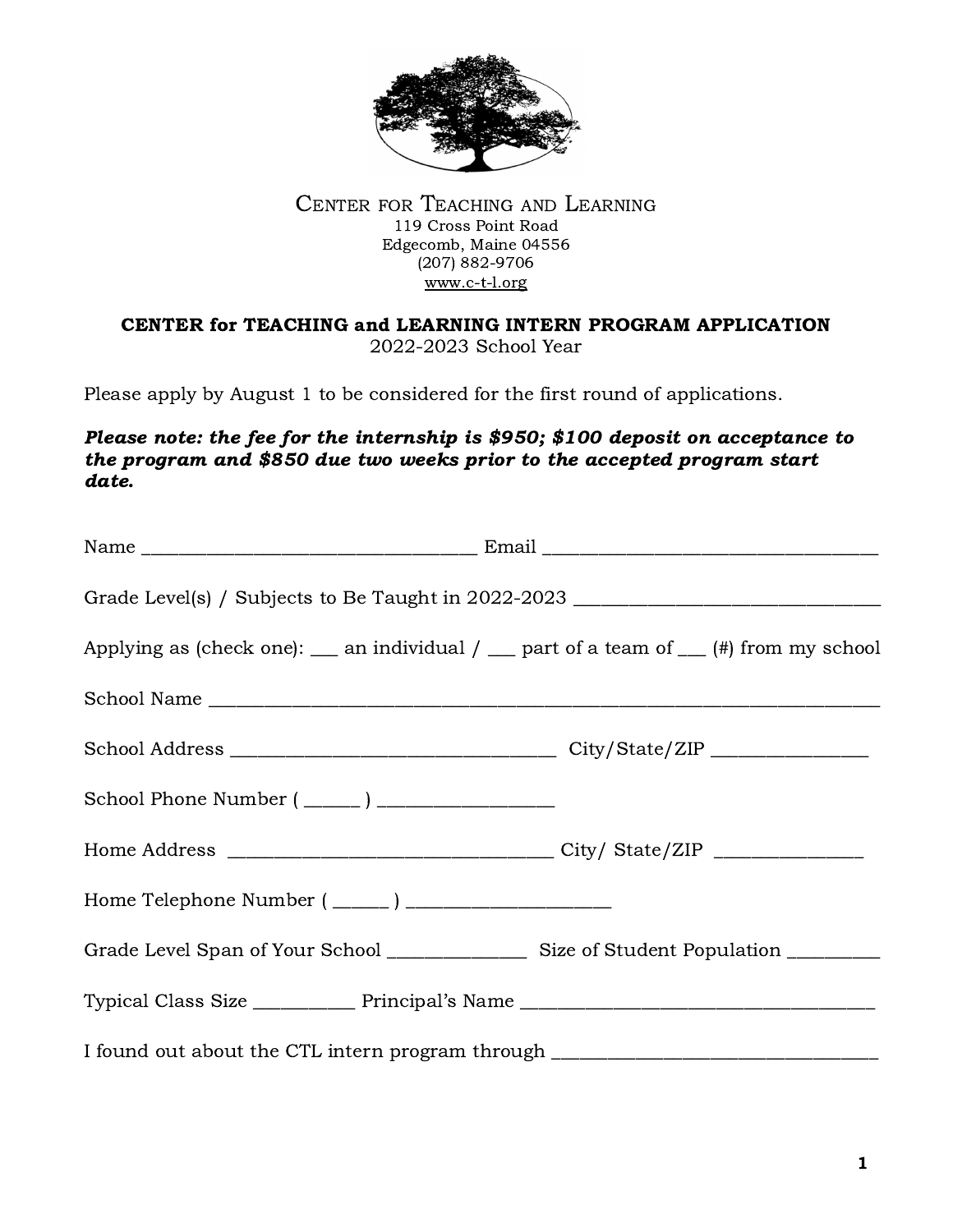## Please rank your preferred internship dates (1-3) for the grade level you teach, and draw a line through any dates you cannot attend.

| Oct. 3-6, 2022: Grades 3-8 Writing and Reading Workshop<br>with Jill Cotta, Angela Lathem-Ballard, and Stacey Adams                                     |
|---------------------------------------------------------------------------------------------------------------------------------------------------------|
| Oct. 17-20, 2022: Grades 3-8 Writing and Reading Workshop<br>with Jill Cotta, Angela Lathem-Ballard, and Stacey Adams                                   |
| Oct. 24-27, 2022: Grades K-4 Writing and Reading Workshop<br>with Jennifer Keegan, Caroline Bond, and Jill Cotta                                        |
| March 27-30, 2023: Grades 3-8 Writing and Reading Workshop<br>with Jill Cotta, Angela Lathem-Ballard, and Stacey Adams                                  |
| April 3-6, 2023: Grades K-8 Writing and Reading Workshop<br>with Jennifer Keegan, Caroline Bond, Jill Cotta,<br>Angela Lathem-Ballard, and Stacey Adams |

# Questions? Email Louise Monroe at internship@c-t-l.org.